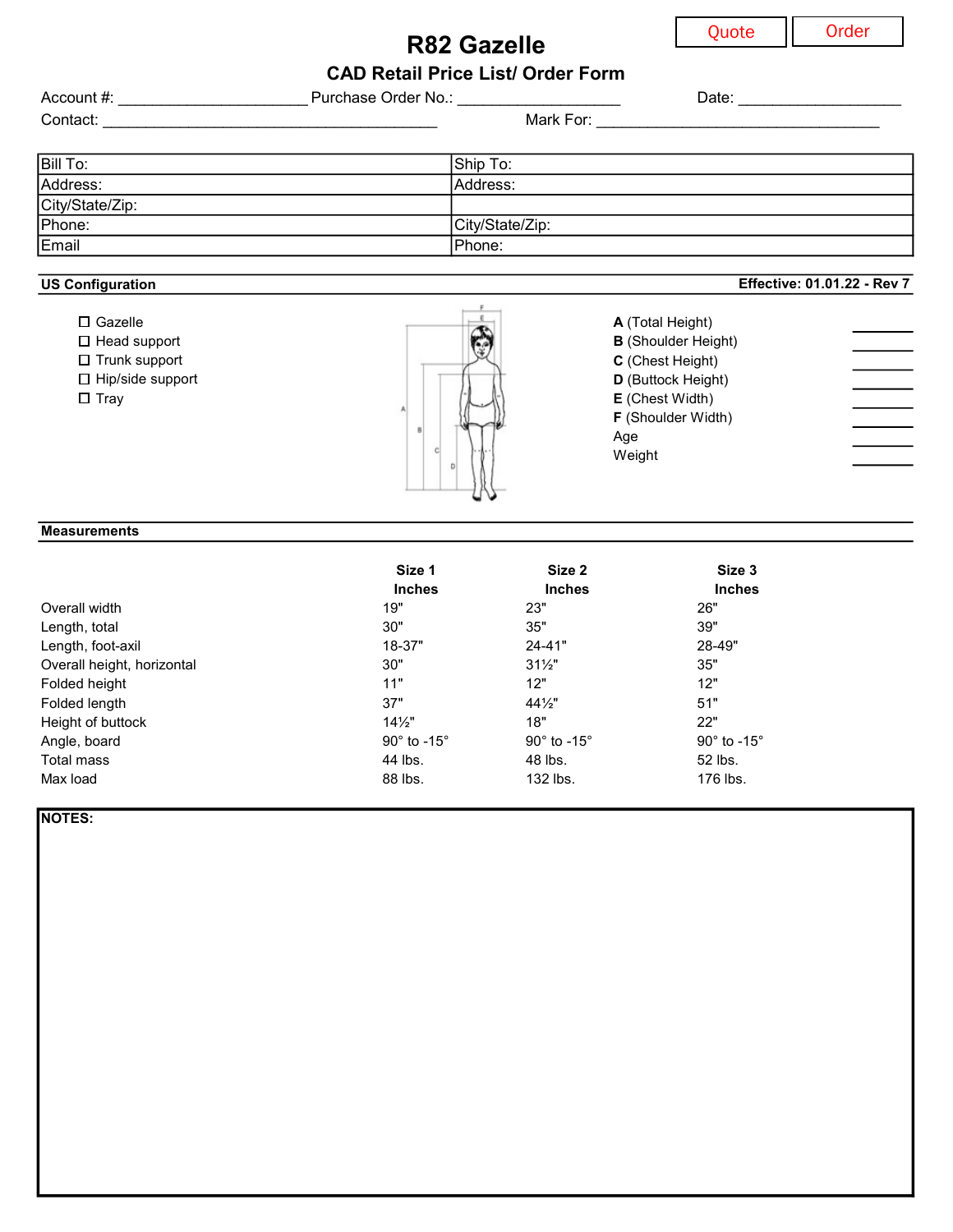

- Prone, upright and supine in one unit
- Multi adjustable foot and knee (reversable) support
- Foldable bracket for back support
- Removable back support
- Trunk safety belt
- Locking castors
- Manual leg abduction
- Gas spring assisted tilt from vertical to horizontal
- Adjustable trunk or chest support
- Up to 30° of Hip Abduction

|                    | <b>Description</b>                                         |                           | <b>Size</b>     | Part No.         | <b>CAD Price</b> |
|--------------------|------------------------------------------------------------|---------------------------|-----------------|------------------|------------------|
|                    | □ Gazelle PS, Yellow                                       |                           | 1               | 88010-1          | \$4,441          |
|                    | □ Gazelle PS, Green                                        |                           | $\overline{c}$  | 88010-2          | \$4,513          |
|                    | □ Gazelle PS, Blue                                         |                           | 3               | 88010-3          | \$4,643          |
| <b>Accessories</b> | <b>Description</b>                                         | <b>Measurements</b>       | <b>Size</b>     | Part No.         | <b>CAD Price</b> |
|                    |                                                            |                           |                 |                  |                  |
|                    | □ Trunk Support Extension                                  | $4 \times 9\frac{3}{4}$ " | 1               | 88106-1          | \$273            |
|                    | □ Trunk Support Extension                                  | 4 x 11"                   | 2               | 88106-2          | \$273            |
|                    | □ Trunk Support Extension                                  | 4 x 121/2"                | 3               | 88106-3          | \$273            |
|                    | <b>Description</b>                                         | <b>Measurements</b>       | <b>Size</b>     | Part No.         | <b>CAD Price</b> |
|                    |                                                            |                           |                 |                  |                  |
|                    | □ Tray, Plastic, w/ Bowl & Top Plate 24 x 221/2"           |                           | 1, 2            | 88108-0          | \$657            |
|                    |                                                            |                           | $\mathbf{3}$    | 88108-1          |                  |
|                    | □ Tray, Plastic, w/ Bowl & Top Plate 24 x 221/2"           |                           |                 |                  | \$657            |
|                    | □ Armrest for Plastic Tray                                 |                           | One Size 861131 |                  | \$209            |
|                    | □ Toybar for Plastic Tray                                  |                           | One Size 861135 |                  | \$312            |
|                    |                                                            |                           |                 |                  |                  |
|                    | $\Box$ Grip Handle                                         |                           |                 | One Size 8910750 | \$527            |
|                    | <b>Description</b>                                         | <b>Measurements</b>       | <b>Size</b>     | Part No.         | <b>CAD Price</b> |
|                    | □ Lower Leg Angle Adjustment Bracket                       |                           | 1               | 88165-1          | \$631            |
|                    | □ Lower Leg Angle Adjustment Bracket                       |                           | 2               | 88165-2          | \$631            |
|                    | □ Lower Leg Angle Adjustment Bracket                       |                           | 3               | 88165-3          | \$631            |
|                    |                                                            |                           |                 |                  |                  |
|                    | □ Strap for Foot Support                                   |                           | One Size        | 85096            | \$73             |
|                    | <b>Description</b>                                         | <b>Measurements</b>       | <b>Size</b>     | Part No.         | <b>CAD Price</b> |
|                    | □ Lateral Supports                                         | 5% x 5%"                  | Small           | 88055-1          | \$286            |
|                    | □ Lateral Supports                                         | $7 \times 5"$             |                 | 88055-2          | \$286            |
|                    |                                                            |                           | Large           |                  |                  |
|                    | □ Lateral Supports (Exterior) +                            | 5% x 5%"                  | Small           | 88065-1          | \$286            |
|                    | □ Lateral Supports (Exterior) •••<br>◆ Extends width by 4" | $7 \times 5"$             | Large           | 88065-2          | \$286            |
|                    | «Custom order; Approx. lead time: 6-8 weeks.               |                           |                 |                  |                  |
|                    | □ Lateral Supports (Interior) +                            | 5% x 5%"                  | Small           | 88075-1          | \$286            |
|                    | □ Lateral Supports (Interior) +                            | $7 \times 5"$             | Large           | 88075-2          | \$286            |
|                    |                                                            |                           |                 |                  |                  |

Reduces width by 4"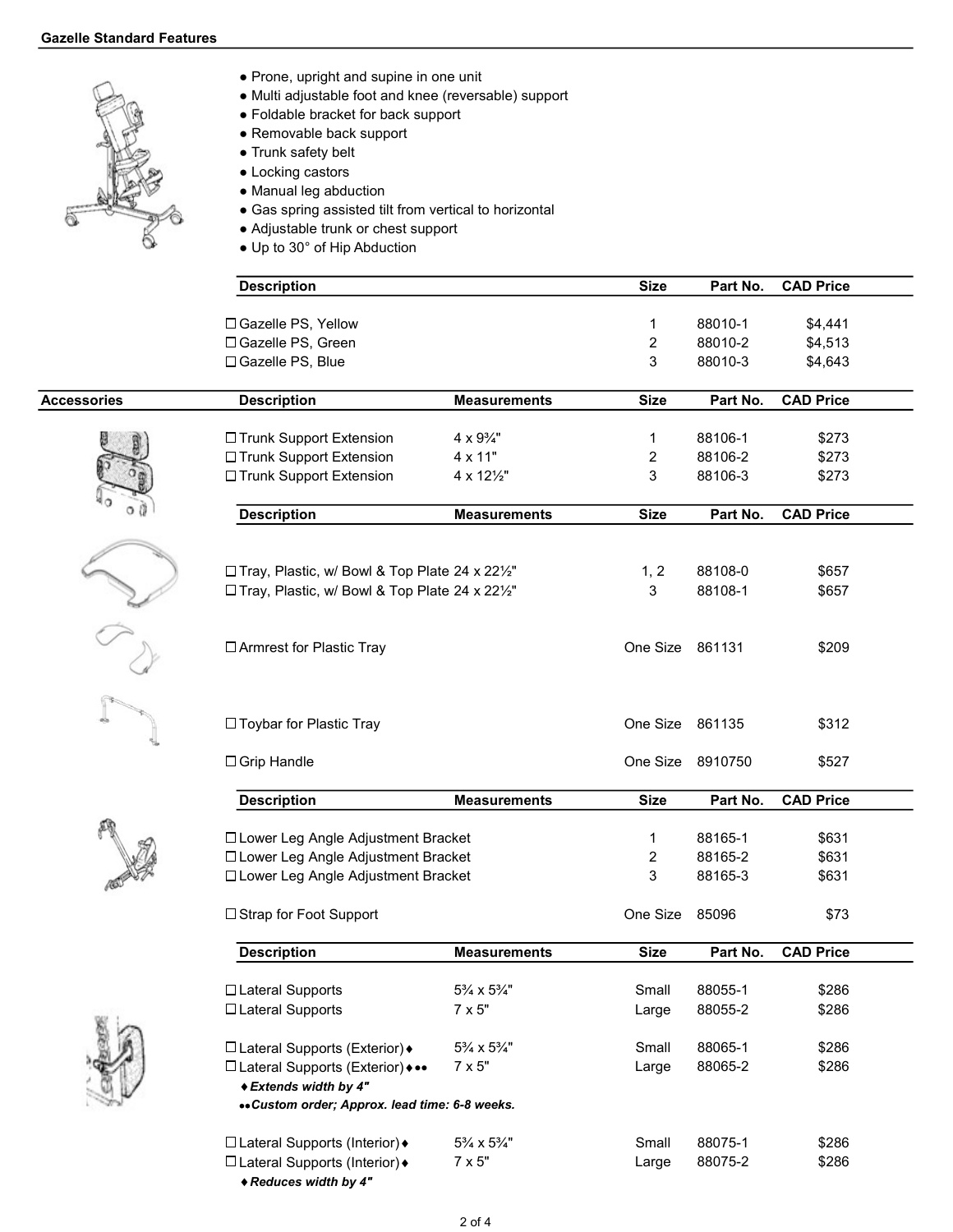| Accessories | <b>Description</b>                                                                                                                                          | <b>Measurements</b>                                          | <b>Size</b>    | Part No.         | <b>CAD Price</b> |  |
|-------------|-------------------------------------------------------------------------------------------------------------------------------------------------------------|--------------------------------------------------------------|----------------|------------------|------------------|--|
|             |                                                                                                                                                             |                                                              |                |                  |                  |  |
|             | □ Straps for Side Supports                                                                                                                                  |                                                              | 1              | 88250-1          | \$85             |  |
|             | □ Straps for Side Supports                                                                                                                                  |                                                              | $\overline{c}$ | 88250-2          | \$85             |  |
|             | □ Straps for Side Supports                                                                                                                                  |                                                              | 3              | 88250-3          | \$85             |  |
|             | □ Mounting for Head Support ♦<br>◆ Required when ordering any head support                                                                                  |                                                              |                | 88130            | \$267            |  |
|             |                                                                                                                                                             |                                                              |                |                  |                  |  |
|             | □ Head Supp. w/ Facial Aperture •• 81/4 x 61/4"                                                                                                             |                                                              | 1              | 88117-1          | \$305            |  |
|             | □ Head Supp. w/ Facial Aperture •• 10 x 81/4"                                                                                                               |                                                              | 2              | 88117-2          | \$305            |  |
|             | □ Head Supp. w/ Facial Aperture •• 11½ x 101⁄4"<br>«Custom order; Approx. lead time: 6-8 weeks.                                                             |                                                              | 3              | 88117-3          | \$305            |  |
|             |                                                                                                                                                             |                                                              |                |                  |                  |  |
|             | □ Head Support No. 1, Black PU                                                                                                                              |                                                              | One Size       | 6171550          | \$267            |  |
|             | □ Head Support No. 2, Black PU                                                                                                                              |                                                              | One Size       | 6172550          | \$267            |  |
|             | □ Head Support No. 3, Black PU                                                                                                                              |                                                              |                | One Size 6173550 | \$267            |  |
|             |                                                                                                                                                             |                                                              |                |                  |                  |  |
|             | □ Anatomic Head Support ♦                                                                                                                                   | A:5 $\frac{1}{2}$ x B:5 $\frac{1}{2}$ x C:9 $\frac{1}{2}$ "  | Small          | 5099001          | \$332            |  |
|             | □ Head Support Cover (Required)                                                                                                                             |                                                              | Small          | 9923-83          | \$0              |  |
|             | □ Anatomic Head Support •                                                                                                                                   | $A:6 \times B:5\frac{1}{2} \times C:10$ "                    | Medium         | 5099002          | \$332            |  |
|             | □ Head Support Cover (Required)                                                                                                                             |                                                              | Medium         | 9945-83          | \$0              |  |
|             | □ Anatomic Head Support +                                                                                                                                   | A:6 $\frac{1}{2}$ x B:5 $\frac{1}{2}$ x C:12 $\frac{1}{2}$ " | Large          | 5099003          | \$332            |  |
|             | $\Box$ Head Support Cover (Required)                                                                                                                        |                                                              | Large          | 9967-83          | \$0              |  |
|             | ◆ Turtle Bar System Short or Long Required; 98619-25 or 98619-26                                                                                            |                                                              |                |                  |                  |  |
|             |                                                                                                                                                             |                                                              |                |                  |                  |  |
|             | Swing-away Mounting Brackets - Height, Depth, Angle and Lateral Adjustable                                                                                  |                                                              |                |                  |                  |  |
|             | □ Turtle Bar System $\bullet$                                                                                                                               | A: 5", B: $4-8\frac{1}{2}$ "                                 | Short          | 98619-25         | \$299            |  |
|             | □ Turtle Bar System $\bullet$                                                                                                                               | A: 10", B: 4-81/2"                                           | Long           | 98619-26         | \$299            |  |
|             | ♦ Required with Anatomic Head Support; 5099001, 5099002 or 5099003                                                                                          |                                                              |                |                  |                  |  |
|             | □ Universal Headrest Mount                                                                                                                                  |                                                              | One Size 87590 |                  | \$79             |  |
|             | ◆ Required when using other manufactures Head Support                                                                                                       |                                                              |                |                  |                  |  |
|             | Allow most Whitmyer, Stealth, Otto Bock headrest, I2I to mount to our products (x:panda, Serval, etc.). Please<br>contact Customer Service for confirmation |                                                              |                |                  |                  |  |
|             |                                                                                                                                                             |                                                              |                |                  |                  |  |

## Other types of headrest available, please see Head Supports Order Form

| <b>Spare Parts</b> | <b>Description</b>                                                             | <b>Measurements</b> | <b>Size</b>              | Part No.                      | <b>CAD Price</b>        |
|--------------------|--------------------------------------------------------------------------------|---------------------|--------------------------|-------------------------------|-------------------------|
| ≫                  | □ Back Support<br>□ Back Support                                               |                     | 1<br>2, 3                | 88151-1<br>88151-2            | \$540<br>\$540          |
|                    | □ Knee Support (Pr.)<br>$\Box$ Knee Support (Pr.)<br>$\Box$ Knee Support (Pr.) |                     | 1<br>$\overline{2}$<br>3 | 88161-1<br>88161-2<br>88161-3 | \$729<br>\$729<br>\$729 |
|                    | $\square$ Foot Support (Pr.)<br>□ Foot Support (Pr.)<br>□ Foot Support (Pr.)   |                     | 1<br>$\overline{2}$<br>3 | 88145-1<br>88145-2<br>88145-3 | \$533<br>\$729<br>\$729 |